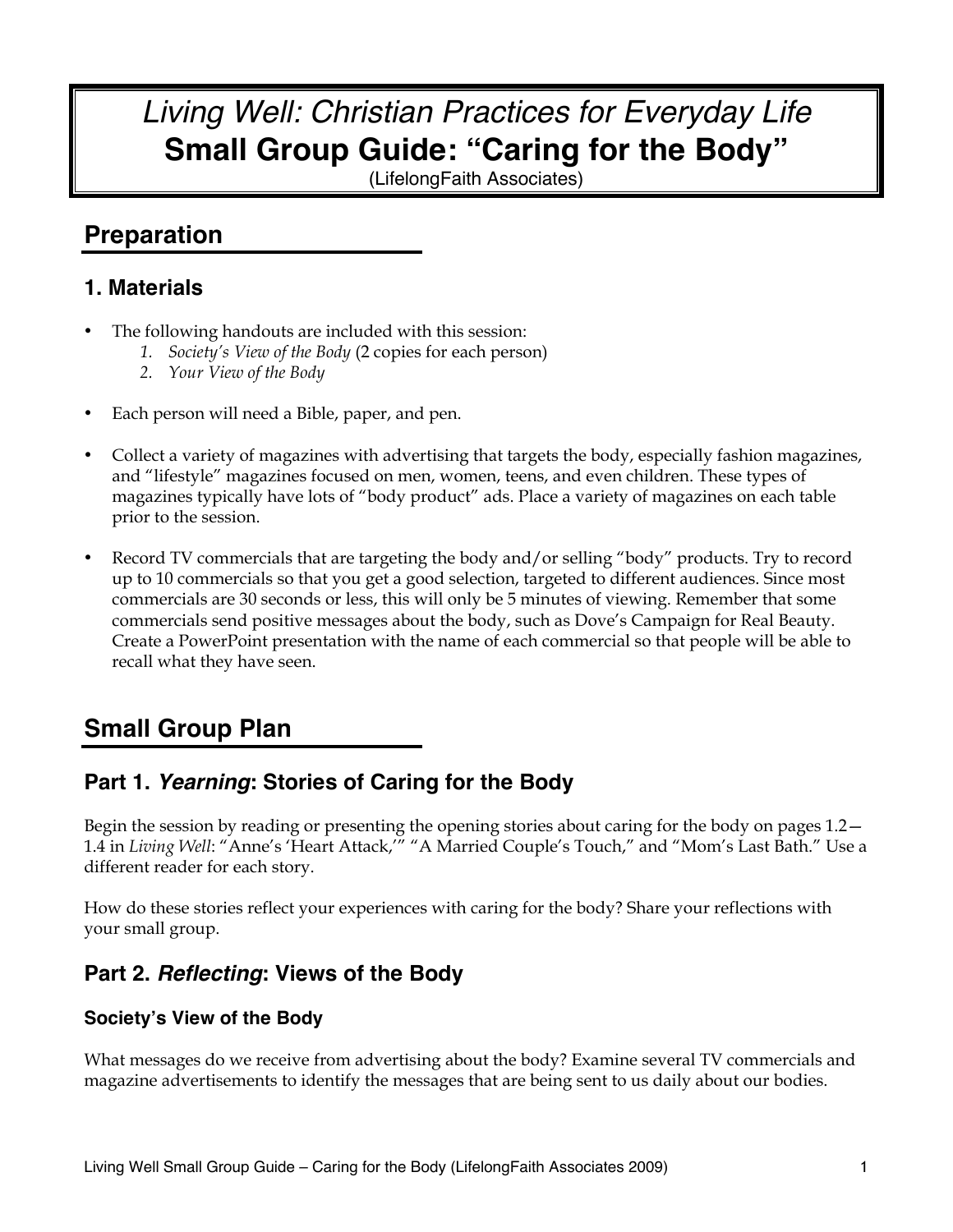- 1. View the TV commercials. As a group analyze the media messages about the body using the worksheet, *Society's View of the Body*. Each person should lead the discussion on one commercial and write the group's answers on a worksheet. Be sure to answer the last question summarizing the messages you identified in the TV commercial.
- 2. Select a magazine to review and find up to 5 ads focused on the body: "beauty products," "body care products," etc. Use a new copy of the worksheet, *Society's View of the Body* to summarize your impressions of the ads.
- 3. Share your reflections on the magazine ads and the messages about the body that were being communicated with your group.
- 4. Summarize your group's analysis of the advertisements and commercials by identifying 10 messages society communicates through advertisement about the body.
- 5. Conclude by sharing one or two insights about society's view of the body that you discovered in the advertisements.

## **Your View of the Body**

Review the handout, *Your View of the Body* and complete the questions about your personal views of the body. The questions are also found on page 1.6 in *Living Well*.

After everyone has completed the workshop, share several reflections and insights with your group.

# **Part 3.** *Exploring***: The Christian Practice of Caring for the Body**

The Exploring section of the "Caring the Body" chapter on pages 1.7—1.11 in *Living Well* presents examples of the Biblical teaching on honoring or caring for the body.

Begin by reading the following quotes that introduce the Christian practice of Caring for the Body.

"In Christian teaching, followers of Jesus are called to honor the bodies of our neighbors as we honor our own. In his expanded teaching by example, this includes leper bodies, possessed bodies, widow and orphan bodies, as well as foreign bodies and hostile bodies—none of which he shied away from. Read from the perspective of the body, his ministry was about encountering those whose flesh was discounted by the world in which they lived. (p. 42)

"The daily practice of incarnation—of being in the body with full confidence that God speaks the language of flesh—is to discover a pedagogy that is as old as the gospels. Why else did Jesus spend his last night on earth teaching his disciples to wash feet and share supper? With all the conceptual truths in the universe at his disposal, he did not give them something to think about together when he was gone. Instead, he gave them concrete things to do—specific ways of being together in their bodies—that would go on teaching them what they need to know when he was no longer around to teach them himself." (p. 43) (Barbara Brown Taylor, *An Altar in the World*)

"The Christian practice of honoring the body is born of the confidence that our bodies are made in the image of God's own goodness. "Your body is a temple of the Holy Spirit within you," Paul wrote to the church at Corinth (1 Corinthians 6:19). As the place where the divine presence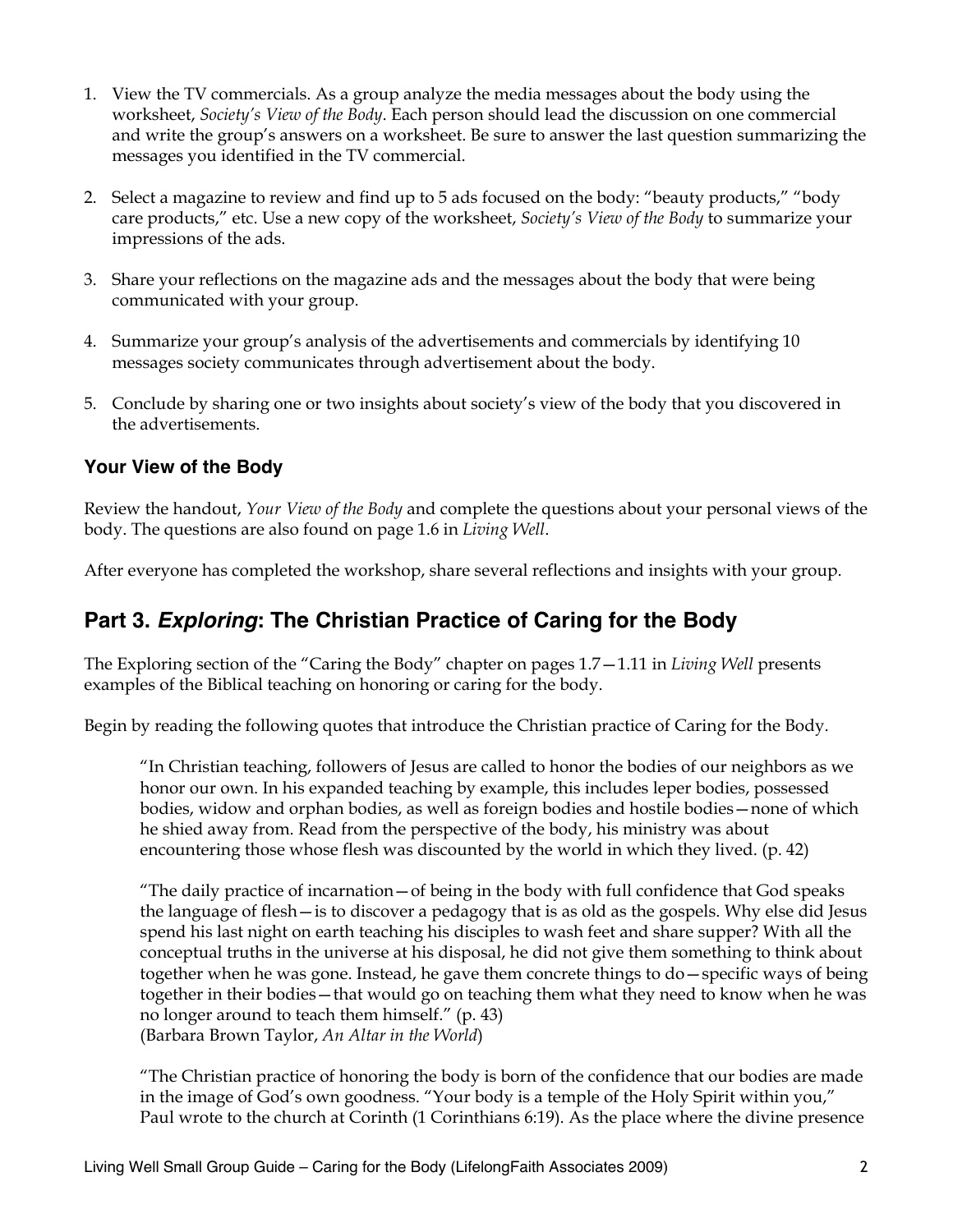dwells, our bodies are worthy of care and blessing and ought never to be degraded or exploited. It is through our bodies that we participate in God's activity in the world.…And it is through daily bodily acts—bathing, dressing, touching—that we might live more fully into the sacredness of our bodies and the bodies of others." (Stephanie Paulsell, *Practicing Our Faith*)

### **Jesus Affirms the Body**

The Exploring section presents Gospel stories and commentary on Jesus cares for the body, organized in the following four themes:

- 1. Jesus affirms the body by healing people.
- 2. Jesus affirms the body by consoling people.
- 3. Jesus affirms the body by feeding people.
- 4. Jesus affirms the body by suffering and rising from the dead.

Divide your group into four teams, one for each of the four themes. Assign one of the four themes to each team. Each team is going to create a dramatic presentation of their theme using one of the Gospel stories listed below.

Begin your work as a team by reading "Jesus Affirms the Body" on page 1.9 in *Living Well* and then read about your theme on pages 1.9 or 1.10 or 1.10 in *Living Well*.

The Gospels are filled with stories of Jesus' care for the body. Select one story on your theme for your dramatic presentation from the following list.

### **1. Jesus affirms the body by healing people.**

| <b>Actions of Jesus</b>                     | <b>Matthew</b> | Mark        | Luke      | John       |
|---------------------------------------------|----------------|-------------|-----------|------------|
| Healed a leper                              | $8:2-4$        | 1:40-45     | $5:12-16$ |            |
| Healed a centurion's servant                | $8:5-13$       |             | $7:1-10$  |            |
| Healed a paralytic                          | $9:1-8$        | $2:1-12$    | $5:18-26$ |            |
| Healed a woman hemorrhaging                 | $9:20-22$      | $5:25-34$   | 8:43-48   |            |
| Healed two blind men                        | 9:27-31        |             |           |            |
| Healed a man with a withered hand           | 12:9-14        | $3:1-6$     | $6:6-11$  |            |
| Healed the Syro-Phoenician woman's daughter | 15:21-28       | $7:24-30$   |           |            |
| Healed an epileptic boy                     | 17:14-18       | $9:17-27$   | 9:38-42   |            |
| Healed two blind men near Jericho           | 20:29-34       |             |           |            |
| Healed the Gerasene demoniac                |                |             | 8:26-33   |            |
| Healed a deaf mute                          |                | 7:31-37     |           |            |
| Healed the blind man at Bethsaida           |                | $8:22 - 26$ |           |            |
| Healed blind Bartimaeus                     |                | 10:46-52    | 18:35-43  |            |
| Healed an infirm, bent woman                |                |             | 13:11-13  |            |
| Cured the crippled woman                    |                |             | 13:10-17  |            |
| Healed a man with dropsy                    |                |             | $14:1-6$  |            |
| Healed ten lepers                           |                |             | 17:11-19  |            |
| Healed a nobleman's son                     |                |             |           | 4:46-54    |
| Healed an infirm man at Bethsaida           |                |             |           | $5:1 - 15$ |
| Healed a man born blind                     |                |             |           | $9:1-41$   |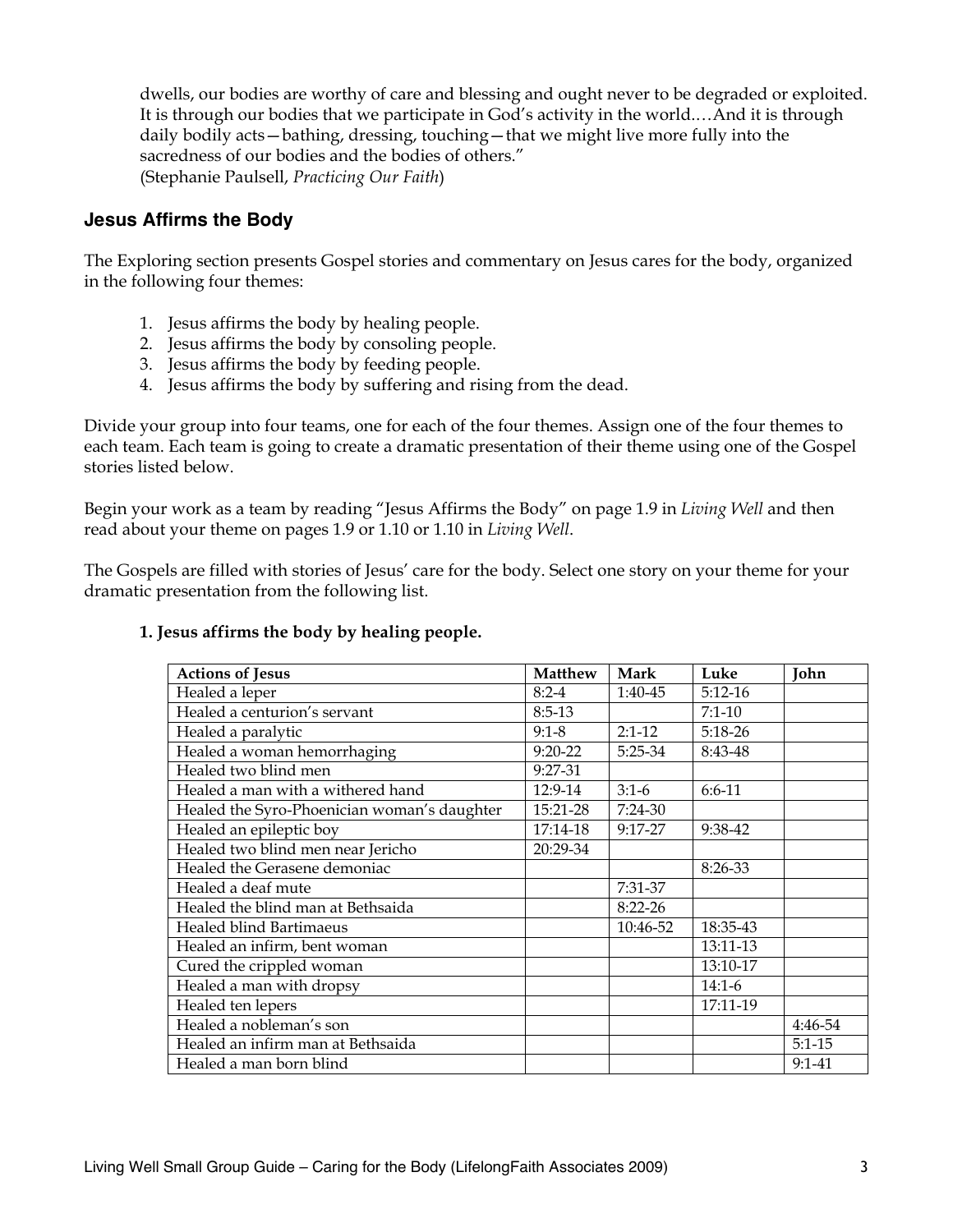### **2. Jesus affirms the body by consoling people.**

| <b>Actions of Jesus</b>      | <b>Matthew</b> | Mark      | Luke        | <b>John</b> |
|------------------------------|----------------|-----------|-------------|-------------|
| Raised Jairus' daughter      | $9:18-19$      | $5:22-24$ | $8:40-42$   |             |
|                              | 23-26          | 35-43     | 49-56       |             |
| Raised a widow's son at Nain |                |           | $7:11 - 17$ |             |

### **3. Jesus affirms the body by feeding people.**

| <b>Actions of Jesus</b>          | <b>Matthew</b> | Mark    | Luke      | <b>John</b> |
|----------------------------------|----------------|---------|-----------|-------------|
| Feeding more than 5,000 people   | 14:13-21       | 6:30-44 | $9:10-17$ | $6:1-14$    |
| The Feeding of the Four Thousand | 15:32-39       | $8:1-9$ |           |             |

### **4. Jesus affirms the body by suffering and rising from the dead.**

| <b>Actions of Jesus</b>          | <b>Matthew</b> | Mark | Luke     | Iohn     |
|----------------------------------|----------------|------|----------|----------|
| I lesus appears to his disciples |                |      | 24:36-49 |          |
| <b>Iesus and Thomas</b>          |                |      |          | 20:24-29 |

Prepare your dramatic presentation in the following way:

- 1. Have someone in the group read the story aloud.
- 2. Work together as a group to develop a drama that will act-out the story. Assign each character in the story to one person in the group. Assign a narrator to read the Gospel story while the actors dramatize the reading. Give everyone a specific role (even if it is part of the crowd). Feel free to use other group members as "extras" or the "crowd." Everyone can be involved in giving form to the story through movement, touch, facial expressions, etc. For example, a drama may include more than one person to be healed by Jesus
- 3. Create or find any props that would be helpful to the drama.
- 4. Rehearse the actions as a group.
- 5. Present the drama. Remind the narrator to read the story slowly and with emotion.

During the dramatic presentations take notes on what you are experiencing.

After the dramatic presentations, discuss the following questions as a group. Give each person an opportunity to think about the questions and then invite share your responses.

- What were you feeling as you experienced the dramas? Which drama was the most meaningful for you?
- How would have felt if you were the person experiencing Jesus' care for the body (e.g., being healing, being fed, being freed of demons)?
- Why do you think Jesus cared for people's bodies?
- What do you think Jesus is teaching us about the body through these stories?
- How do you see God at work through these stories of caring for the body? How do people experience God by caring for the body?

Conclude your activity and discussion with this quote from Stephanie Paulsell (on page 1.11).

"These are the touchstones for a contemporary Christian practice of honoring the body. That God created our bodies good. That God dwelled fully in a vulnerable human body. That in death God gathers us up, body and all. That through our bodies we participate in God's activity in the world." (Stephanie Paulsell, *Practicing Our Faith*)

Living Well Small Group Guide – Caring for the Body (LifelongFaith Associates 2009) 4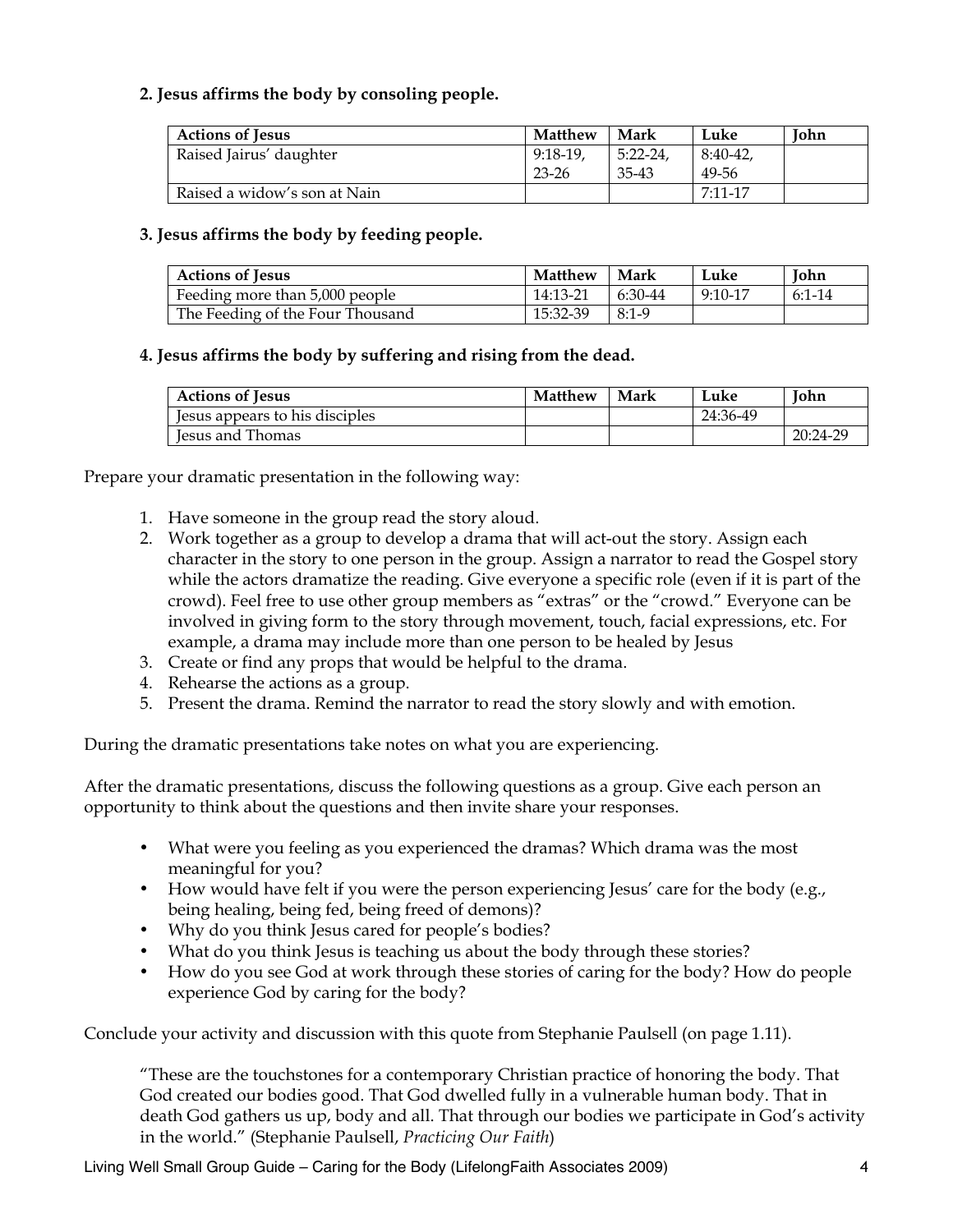# **Part 4.** *Living***: Application of the Christian Practice of Caring for the Body to Daily Life**

## **1. Caring for Your Body**

Pages 1.12—1.13 in *Living Well* contain 5 activities to help people care for their own bodies.

- 1. Change your mindset.
- 2. Take a body inventory.
- 3. Listen to your body.
- 4. Examine "body habits" and develop a plan to care for your body.
- 5. Take delight in your sense of taste.

Review all 5 activities and select one activity you want to do as an individual. Complete the activity.

After everyone in the group has completed one activity, have each person describe the activity and why he or she chose the activity, and then share insights and reflections about what he or she learned about caring for one's body.

## **2. Caring for the Body of Others**

Pages 1.13—1.15 in *Living Well* contain 7 activities to help people care for the bodies of others.

- 1. Be awestruck by eye contact.
- 2. Reach out to an ailing body.
- 3. Care for the Body of Christ
- 4. Enjoy the bodies with whom you share your meals.
- 5. Clothe your body with an awareness of others.
- 6. Connect family and church.
- 7. Work to free people who are enslaved.

Review all 7 activities and select one or more ideas you want to put into practice in your life.

### **3. Integrating the Christian Practice of Caring for the Body into Your Daily Life**

Using the ideas presented in the *Living Well* book and your own ideas, create an action plan for yourself to move from idea to action. Use the following process:

- 1. List 2-3 actions you would like to take to live the Christian practice of Caring for the Body by focusing on *caring for your own body*.
- 2. Describe what you will do to put each action into practice, and the steps you will take to ensure that it will happen.
- 3. List 2-3 actions you would like to take to *care for the bodies of others*.
- 4. Describe what you will do to put each action into practice, and the steps you will take to ensure that it will happen.

Share at least one action plan with your group.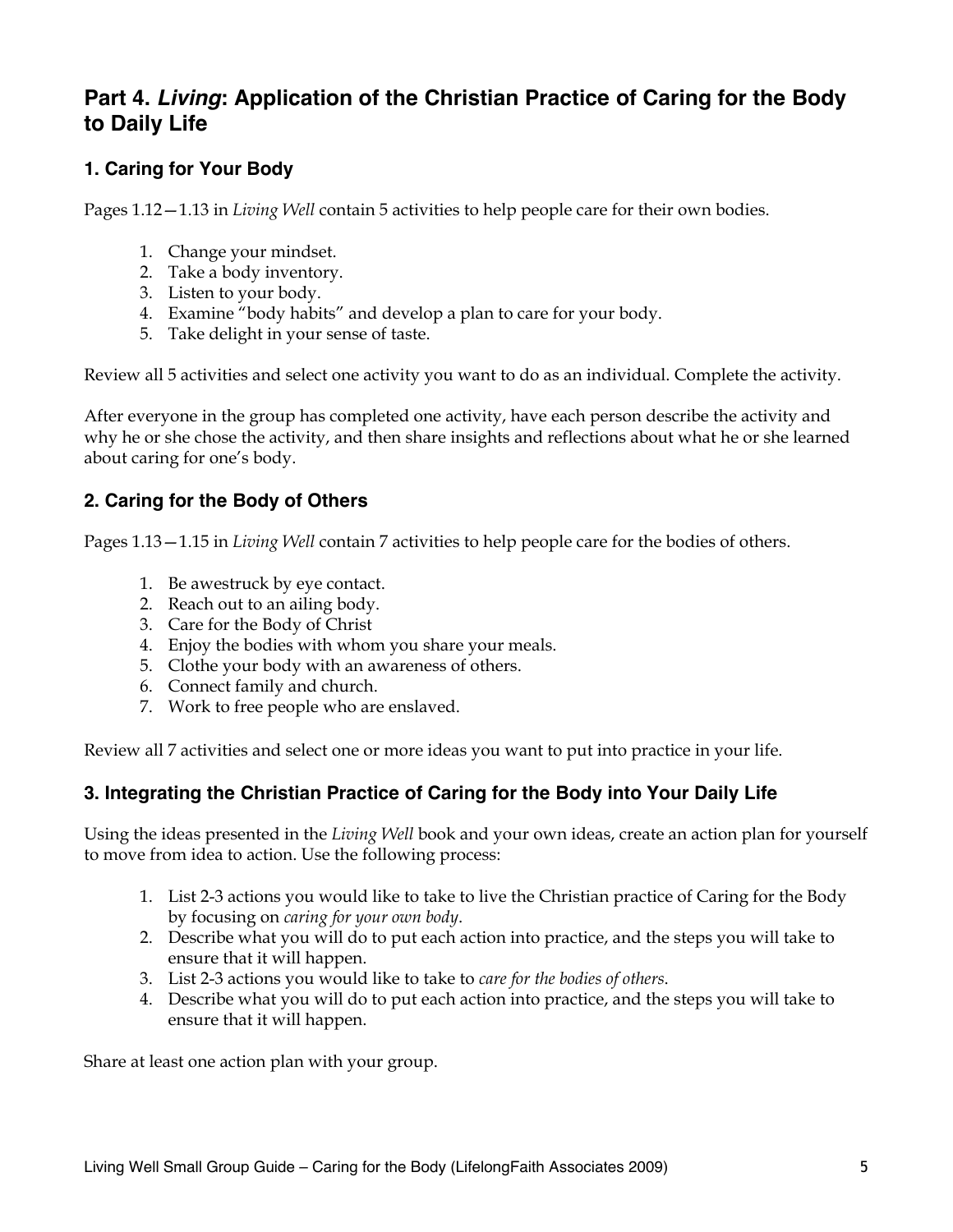## Part 5. Praying: Prayer for the Practice

*Consider adding a ritual action from the ideas suggested after the prayer service*.

Scripture Reading: Psalm 139:1-6, 13-18

#### Prayer:

God, who knit us together in a mother's womb, help us honor what you have made. Let us touch this masterpiece gently, with reverence, with delight, blessing what you have blessed.

(*Worshipers may touch named body parts as they are blessed*.)

### The face

For the housing of our thoughts, For the muscles of our emotion. The arms, For embracing what is sacred, For grasping, then releasing, your gifts. The belly For taking in nourishment, And, in some, for the nurture of new life.

#### The thighs

For carrying another's burden,

For pushing off from the ground.

#### The feet

For walking your paths of peace, For standing on holy ground.

God, who formed these inward and outward parts, Fill us with wonder at such knowledge, knowledge that we are wonderfully made. Amen.

#### Closing Prayer:

Blessed God, you created us in your image; making each of us an unrepeatable miracle. Help us see how valuable and vulnerable every body is. Teach us to care for, honor, and cherish our bodies even as you cherish and care for us, through Jesus Christ. Amen.

#### **Additional Ritual Actions**

#### **Water**

Place a pitcher of water, basin, and towel on a small table in the center of the room. Invite participants to come forward as pairs and wash each other's hands, using a blessing such as:

"In the name of God: Creator, Christ, and Holy Spirit. Amen."

"In the Name of the Father and of the Son and of the Holy Spirit. Amen."

"Bless these hands to your service, O God."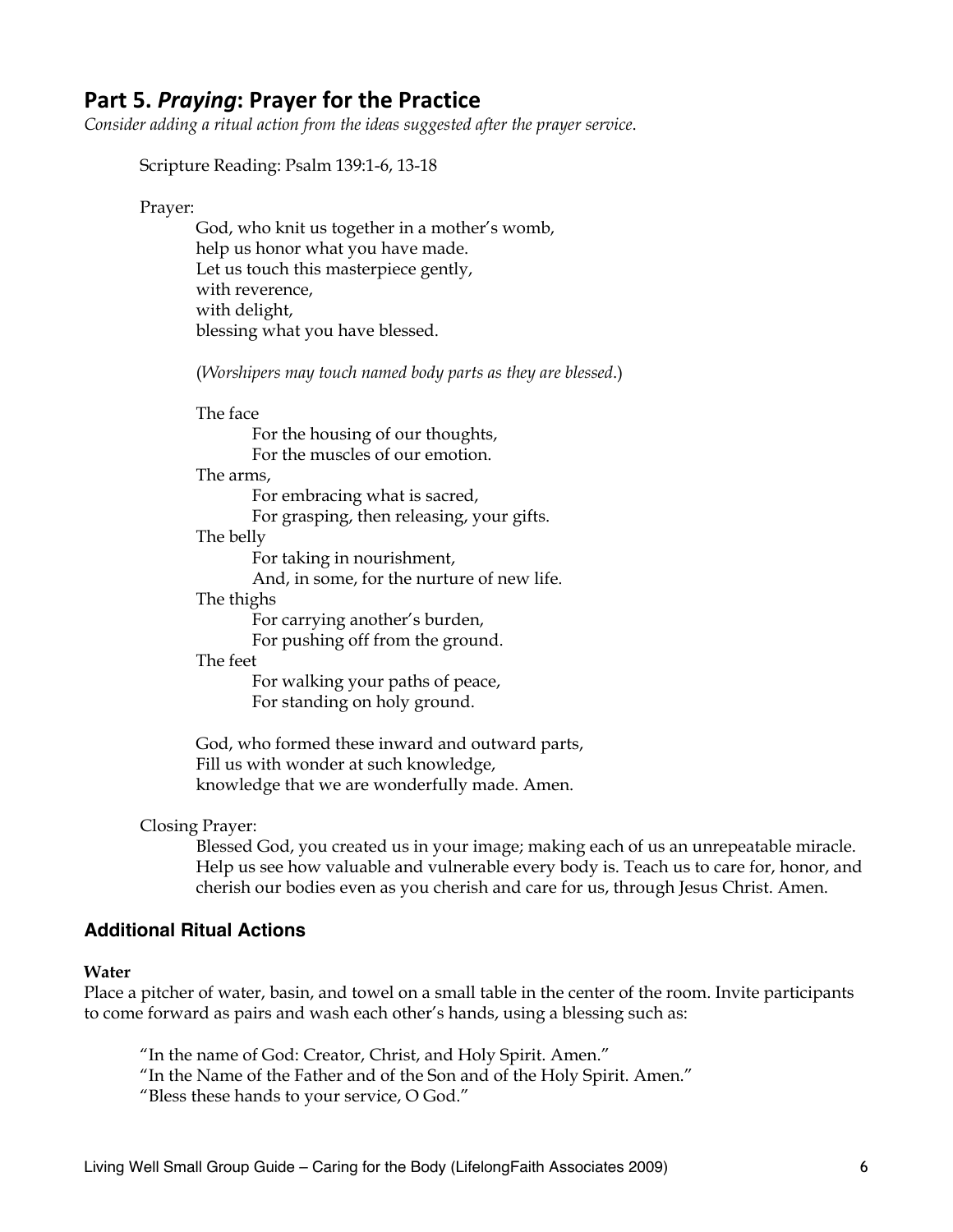### **Oil**

Pour oil into a small bowl. Then move from person to person and "anoint" the palm of their hands with oil. Explain that oil is one of the symbols used in Baptism. Ask participants to close their eyes and slowly and silently massage their hands with the oil. Ask them to think about what the oil does to their skin, and how it feels as they continue to gently massage their hands.

### **Signing of the Senses**

(Adapted from the *Rite of Christian Initiation of Adults*)

*Each person will make the sign of the cross several times—on their foreheads, ears, eyes, lips, heart, shoulders, hands, and feet. As you read each signing ask people to make the sign of the cross on that particular part of their body and respond:* Lord Jesus, we will be a sign of your love*.* 

Receive the sign of the cross on your forehead. It is Christ himself who now strengthens you with this sign of his love.

Response: Lord Jesus, we will be a sign of your love.

- Receive the sign of the cross on your ears, that you may hear the voice of the Lord. Response: Lord Jesus, we will be a sign of your love.
- Receive the sign of the cross on your eyes, that you may see the glory of God. Response: Lord Jesus, we will be a sign of your love.
- Receive the sign of the cross on your lips, that you may respond to the word of God. Response: Lord Jesus, we will be a sign of your love.
- Receive the sign of the cross over your heart, that Christ may dwell there by faith. Response: Lord Jesus, we will be a sign of your love.
- Receive the sign of the cross on your shoulders, that you may bear the gentle yoke of Christ. Response: Lord Jesus, we will be a sign of your love.
- Receive the sign of the cross on your hands, that Christ may be known in the work which you do. Response: Lord Jesus, we will be a sign of your love.
- Receive the sign of the cross on your feet, that you may walk in the way of Christ. Response: Lord Jesus, we will be a sign of your love.
- I sign you with the sign of eternal life in the name of the Father, and of the Son, and of the Holy Spirit. Response: Amen.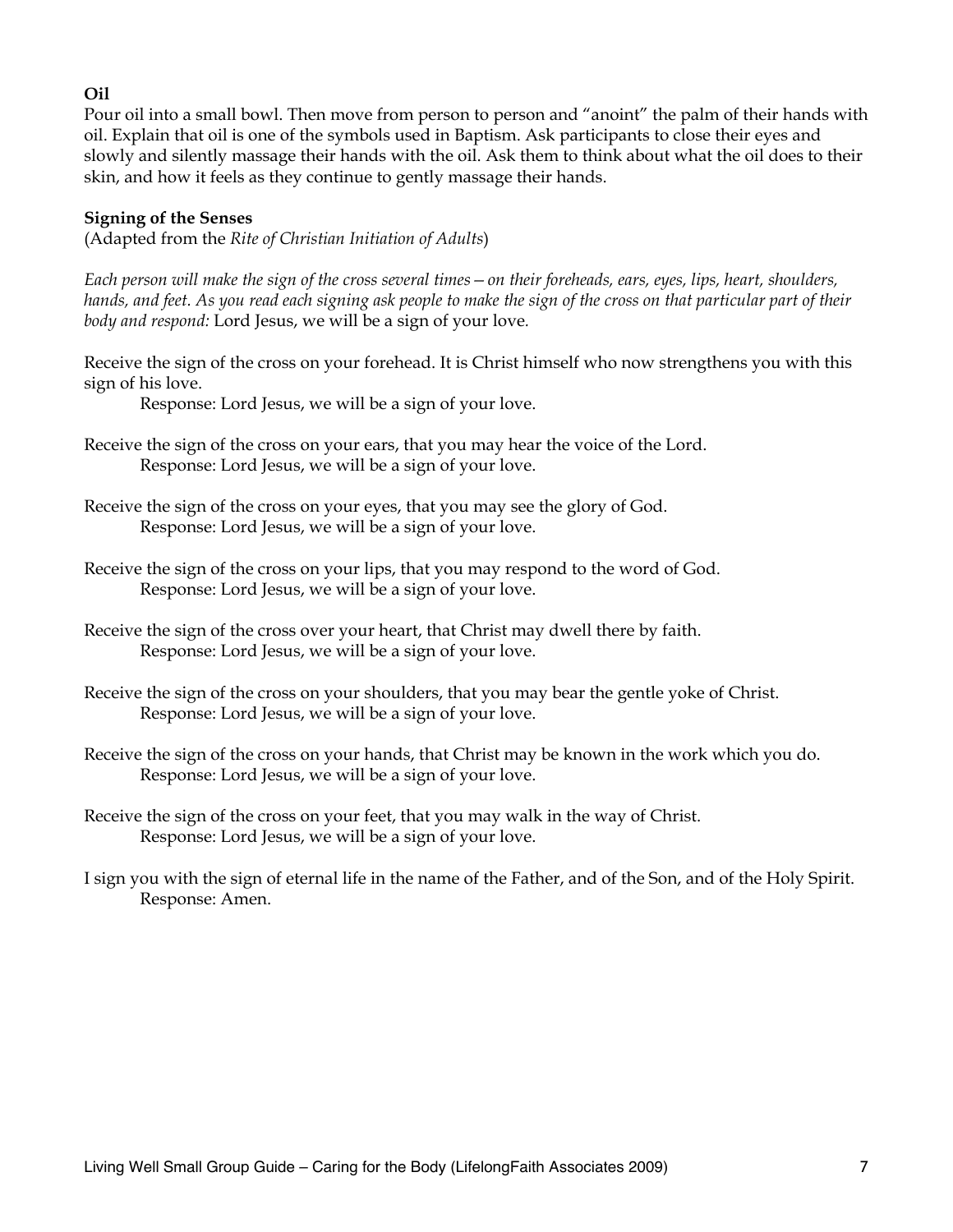# **Being Real: The Practices of the Body of Christ**

Melanie L. Dobson Hughes *Divinity Online Edition*, Winter 2004, Duke University Divinity School

At a stone picnic table on the campus of a large, suburban Phoenix high school, I break bread with a dozen of my church's youth. In the midst of their frenetic schedules, we pause to offer thanks to God for the food, which I brought for them from a nearby restaurant. In the blessing of the meal and the sharing of our lives at the table, we stand out as an odd oasis of thanksgiving and peace in the chaos of 3,000 adolescents' lunch period.

A recent, discouraging report on the status of women at Duke University serves as the "meat" of our table talk on this pleasant sunny day in Arizona. I ask these college-bound teenagers if they have experienced the intense pressure Duke undergraduate women describe as "effortless perfection: the expectation that one would be smart, accomplished, fit, beautiful, and popular … without visible effort."

I ask the girls in particular if they feel a need "to hide their intelligence in order to succeed with male peers," if "being cute trumps being smart?"

One student admits, "I felt the pressure intensely in middle school to look a certain way; now I've realized I don't want to be a skinny little girl who labors for hours on my makeup and hair. I'm too busy with school and activities for that stuff; at some point you just give up."

Others remark that the degree of pressure depends upon one's group of friends—the more popular groups feel more intense pressure to be "perfect," while the smarter youth feel pressure to pretend they don't study all of the time.

These youth feel that girls and boys receive equal attention in the classroom (contrary to the experience of Duke female undergraduates), but all acknowledge that, in one way or another, appearances matter.

In a consumption-based society, bodies—particularly women's bodies—become recalcitrant projects that require ceaseless work and the purchase of innumerable products. Physical deficiencies, such as excess weight or flawed skin, are increasingly viewed as evidence of moral weakness or lack of character. Thus, bright, talented young women at Duke University in 2003, though cognizant of mediaderived pressure, nonetheless feel valued more for appearance rather than intelligence.

Does the church, I ask the youth, serve as a place that relieves, or intensifies, pressures to look and be "perfect?"

My survey certainly wasn't scientific or comprehensive, yet my heart leapt with hope as the youth described those at church as kind and accepting. One student said she isn't as conscious of body image at church; another said, "We go there to worship God, not to compare appearances."

"At church, we're not scared to be ourselves," added a girl. "We can be real."

# **Becoming Real**

Being real in the church involves a rich set of Christian practices, which are given their foundation in Scripture and theology, and are lived out in a community known as the Body of Christ.

Living Well Small Group Guide – Caring for the Body (LifelongFaith Associates 2009) 8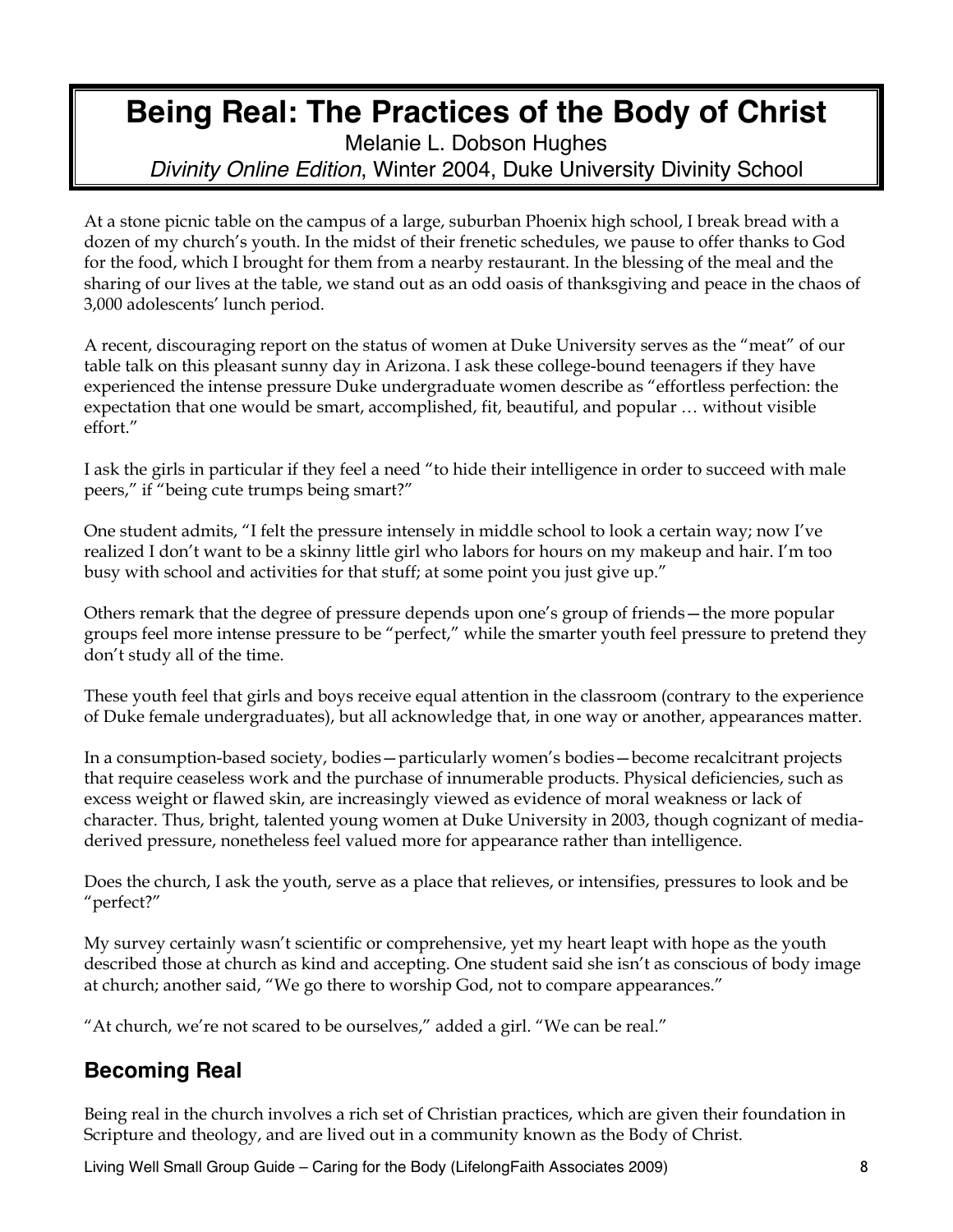In Scripture, we encounter a God who made creation in God's image and called it good. We meet a savior who became flesh, washed in the waters of baptism, celebrated food and drink in his table life with the world's outcasts, suffered crucifixion, and bodily rose again.

One youth in my congregation who struggles with body image (and who doesn't?) learned that God made her good. Now, whenever a teen magazine or a cruel comment makes her feel less than beautiful, she repeats to herself her one Hebrew word, "I'm tov, I'm tov. . .", and the doctrine of imago dei nurtures her body and soul.

Stephanie Pausell, in her book *Honoring the Body*, writes "Our fragile bodies require communal attention, and so honoring the body is a shared practice, one for which we need each other in profound ways … bodily vulnerability is something we all share."

As a community, we share in the practices that honor the body when we wash one another's feet, hold hands while praying over a suffering loved one in the hospital, or break bread together at a fellowship potluck. Worship offers innumerable practices to honor the body in its vulnerability—baptism, Eucharist, a liturgical year of feasting and fasting, singing, and Sabbath rest to name a few.

At our breaking of bread on the high school picnic table, one student remarked about our church's practice of table. "You know," she said softly, "I love coming forward for our Lord's Supper. The bread of Jesus tastes so good." The body's sense of taste becomes an avenue for celebrating God's grace within us. Alleluia.

Other practices of the Body of Christ that celebrate the body include retreats and mission trips.

After a trip to the border town of Agua Prieta, Mexico, an astute freshman at the University of Arizona (who very much identified with the findings in the Duke report) said, "People in this town (Agua Prieta) struggle just to feed their bodies and house their children—they don't have the luxury of trying to be perfect."

By touching and experiencing the lives of the poor as a practice of the church, we learn that the practice of honoring the body necessarily involves nourishing the hungry.

# **Being Real**

By honoring the body through Christian practices based in our scriptural tradition, the church mentors its young into a way of life that understands embodiment as a gift. In living together as the Body of Christ, we are a people who allow youth and young adults to be and to celebrate their bodies. We follow the advice of Toni Morrison's character Baby Suggs.

"Here," she said, "in this place, we flesh; flesh that weeps, laughs; flesh that dances on bare feet in grass. Love it. Love it hard."

*Melanie L. Dobson Hughes D' 02 is associate pastor at Dayspring United Methodist Church in Tempe, Ariz.*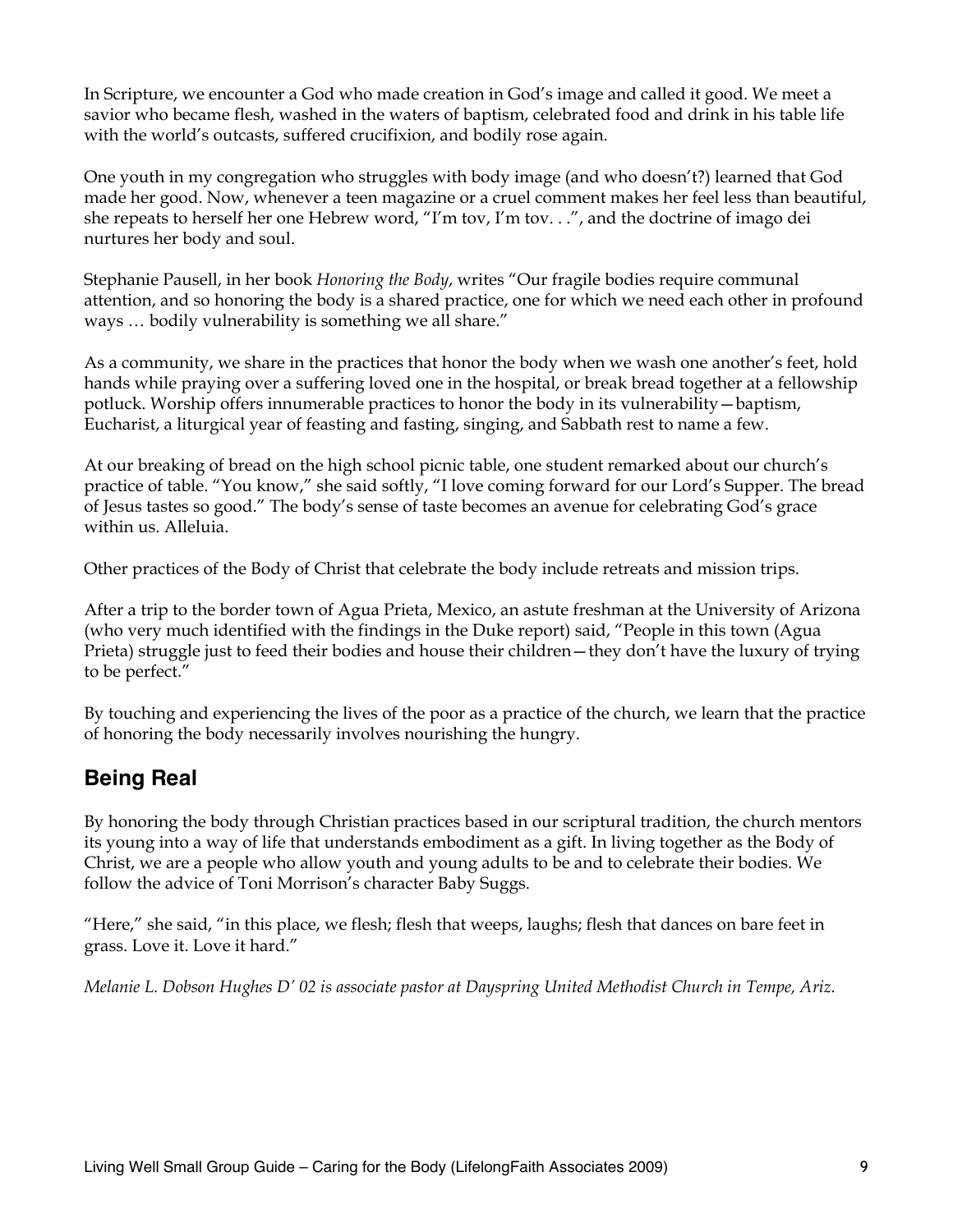# **Society's View of the Body**

*The following questions help us to evaluate the messages we receive from commercial advertising about our bodies. Use as many of the questions that are helpful for the ad you are evaluating.*

#### **Advertisement/Commercial: \_\_\_\_\_\_\_\_\_\_\_\_\_\_\_\_\_\_\_\_\_\_\_\_\_\_\_\_\_\_\_\_\_\_\_\_\_\_\_\_\_\_\_\_\_\_\_\_\_\_**

- **What do you see and/or hear? Which images, sounds or characters really caught your eye or ear?**
- **How does this ad make you feel?**
- **What did you like or dislike about this advertisement?**
- **What do you think this advertisement is telling you? What's its message?**
- **What isn't this advertisement telling you? What's being left out?**
- **What did this commercial try to convince you that you personally need? Did it say anything about what our family might need? Do you or do we really need this?**
- **What does this advertisement want you to do? How does it want you to behave?**
- **Who created this advertisement? What is the producer's purpose? Who is the target audience?**
- **How would summarize this advertisement's message about the body?**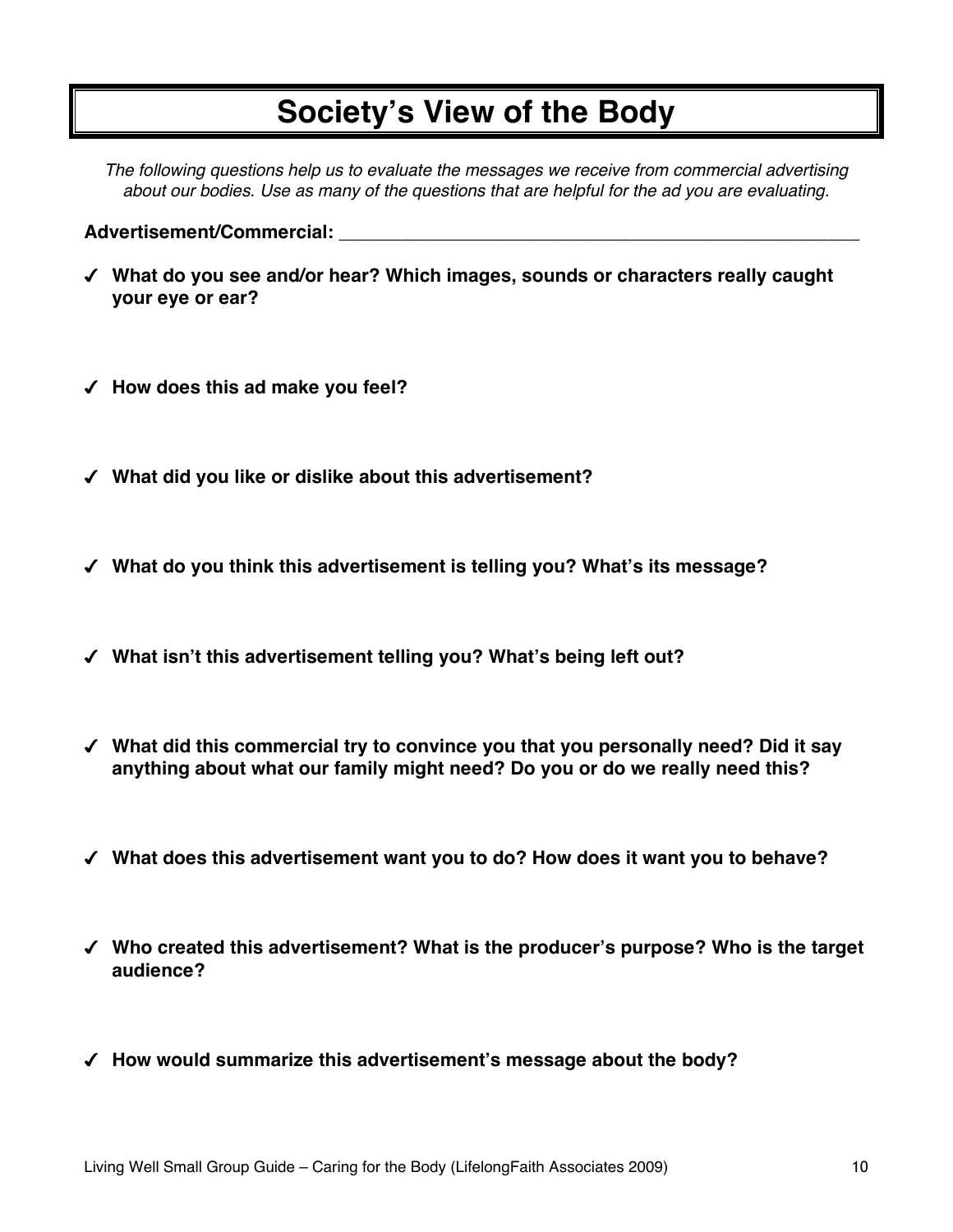# **Your View of the Body**

*Complete this reflection as an individual or as a whole family.*

- **1. How do you honor and care for your body?**
- **2. How do you dishonor or abuse your body?**
- **3. What do you see when you look in the mirror? Do you focus on what is beautiful, or do you obsess over perceived flaws?**
- **4. How has media advertising influenced your view of your body? How does it effect what you wear, what you eat, which products you use to care for your body or make you look good, and so on?**
- **5. The best thing about my body is:**

**because:**